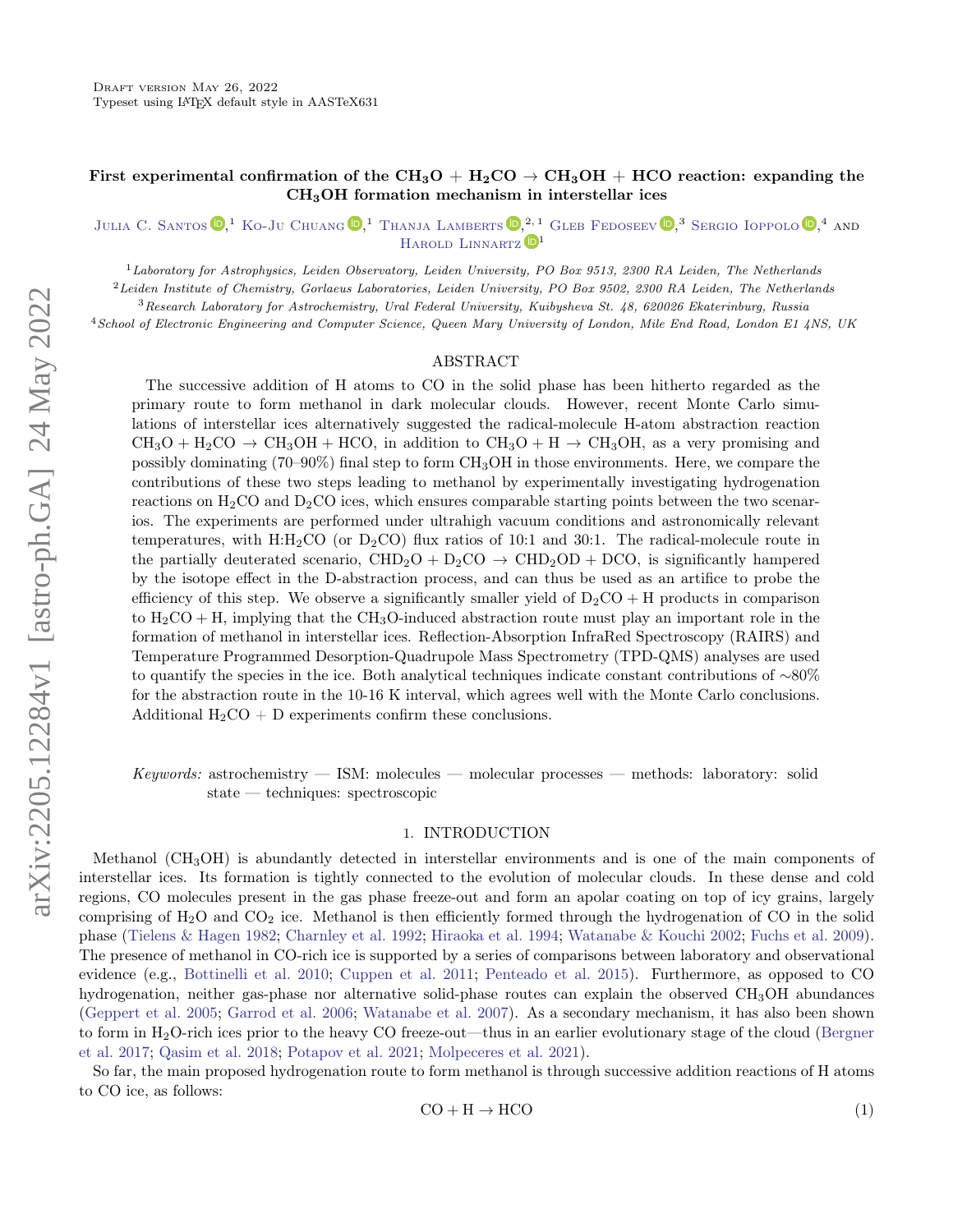$$
HCO + H \to H_2CO
$$
 (2)

$$
H_2CO + H \to CH_3O \tag{3}
$$

<span id="page-1-1"></span>
$$
CH3O + H \rightarrow CH3OH.
$$
 (4)

<span id="page-1-3"></span><span id="page-1-2"></span><span id="page-1-0"></span>Here, abstraction reactions induced by H atoms also take place, converting  $CH_3OH$  into CO through  $H_2CO$  [\(Hidaka](#page-10-12) [et al.](#page-10-12) [2009;](#page-10-12) [Chuang et al.](#page-9-3) [2016\)](#page-9-3). However, recent theoretical works that combine a full reaction network for the hydrogenation of CO and microscopic kinetic Monte Carlo simulations of interstellar ices suggest a dominating alternative to reaction [\(4\)](#page-1-0), that is the radical-molecule route [\(Álvarez-Barcia et al.](#page-8-0) [2018;](#page-8-0) [Simons et al.](#page-10-13) [2020\)](#page-10-13):

$$
CH3O + H2CO \rightarrow CH3OH + HCO,
$$
\n(5)

with a contribution of 70–90% with respect to the remainder of the routes to form methanol. Reaction [\(5\)](#page-1-1) can take place upon only one hydrogen-atom addition to  $H_2CO$ , as long as another  $H_2CO$  molecule lies in the vicinity of the formed CH3O. Comparatively, reaction [\(4\)](#page-1-0) warrants that an additional H atom diffuses through the ice and reacts with CH<sub>3</sub>O. The overall contribution from each route will therefore be dictated by the availability of H, CH<sub>3</sub>O, and H2CO in the ice. Although the theoretical results represent a significant paradigm change in the final step of the CO hydrogenation formation pathway of methanol in interstellar ices, they have not yet been systematically investigated in the laboratory. Experimental verification is however possible by exploring the kinetic isotope effect of the reactions involving deuterated species (i.e.,  $D_2CO$  and D), as will be discussed below.

At the typical low temperatures of molecular clouds, quantum-mechanical tunneling governs the activation of chemical reactions. Under these conditions, D-abstraction reactions are significantly hampered in comparison to their H-abstraction counterparts (e.g., [Nagaoka et al.](#page-10-14) [2005;](#page-10-14) [Hidaka et al.](#page-10-15) [2007;](#page-10-15) [Goumans](#page-10-16) [2011\)](#page-10-16), on account of the so-called "kinetic isotope effect". Reaction [\(5\)](#page-1-1) is a radical-molecule route that involves an H-abstraction reaction from  $H_2CO$ with an activation barrier of  $\Delta E \sim 2670$  K [\(Álvarez-Barcia et al.](#page-8-0) [2018\)](#page-8-0). Thus, it most likely proceeds through quantum-tunneling at such low temperatures. As a consequence, the rate constant of the analog reaction with the deuterated formaldehyde (i.e., D-atom abstraction from  $D_2CO$ ) is expected to be severely hindered. In the present work, we take advantage of this isotope effect to quantify the respective contributions from the mechanisms [\(4\)](#page-1-0) and [\(5\)](#page-1-1) in forming methanol under molecular-cloud conditions. We then confirm the dominance of the radical-molecule route through complementary  $H_2CO + D$  experiments.

### 2. EXPERIMENTAL

All experiments are performed using the setup SURFRESIDE<sup>3</sup>, which has been described in detail elsewhere [\(Ioppolo](#page-10-17) [et al.](#page-10-17) [2013;](#page-10-17) [Qasim et al.](#page-10-18) [2020\)](#page-10-18). It consists of an ultrahigh vacuum (UHV) chamber with a base pressure of  $\sim 5 \times 10^{-10}$ mbar. At its center, a gold-plated copper substrate is mounted on the tip of a closed-cycle He cryostat that allows the temperature of the substrate to vary between 8 and 450 K through resistive heating. The temperature is monitored by two silicon diode sensors with a relative accuracy of 0.5 K. We deposit either  $H_2CO$  or  $D_2CO$  simultaneously with thermalized H and D atoms during the so-called codeposition experiments. The  $H_2CO$  and  $D_2CO$  vapors are produced from paraformaldehyde (purity 95%, Sigma-Aldrich) and paraformaldehyde- $d_2$  (purity 98%, Sigma-Aldrich) powders heated to ∼ 60 − 100◦ C in glass vacuum tubes. The hydrogen and deuterium atoms are simultaneously generated by both a Hydrogen Atom Beam Source (HABS, [Tschersich](#page-10-19) [2000\)](#page-10-19) and a Microwave Atom Source (MWAS, [Anton et al.](#page-8-1) [2000\)](#page-8-1), and are thermally cooled to room temperature by colliding with the walls of nose-shaped quartz pipes that are placed along the beam path in both atom sources. A set of experiments comprising of 360 minutes of  $H_2CO + H$  or  $D_2CO + H$  codepositions is performed at temperatures of 10, 12, 14 and 16 K. Additionally, analogous codeposition experiments of H<sub>2</sub>CO + D are also reported. The full complementary set of H<sub>2</sub>CO + D and D<sub>2</sub>CO + D codepositions are not performed due to the low efficiency of the D-atom addition reactions resulting from the kinetic isotope effect caused by the slower rate of quantum tunneling of D atoms over H atoms [\(Hidaka et al.](#page-10-12) [2009;](#page-10-12) [Goumans](#page-10-16) [2011\)](#page-10-16).

During the experiments, the ices are monitored in situ by means of Fourier-Transform Reflection-Absorption Infrared Spectroscopy (RAIRS) in the range of 700 to 4000 cm<sup>-1</sup>, with a resolution of 1 cm<sup>-1</sup>. After the codeposition experiments, the sample is heated at a ramping rate of 5 K min<sup>-1</sup>. The desorbed species are monitored by a Quadrupole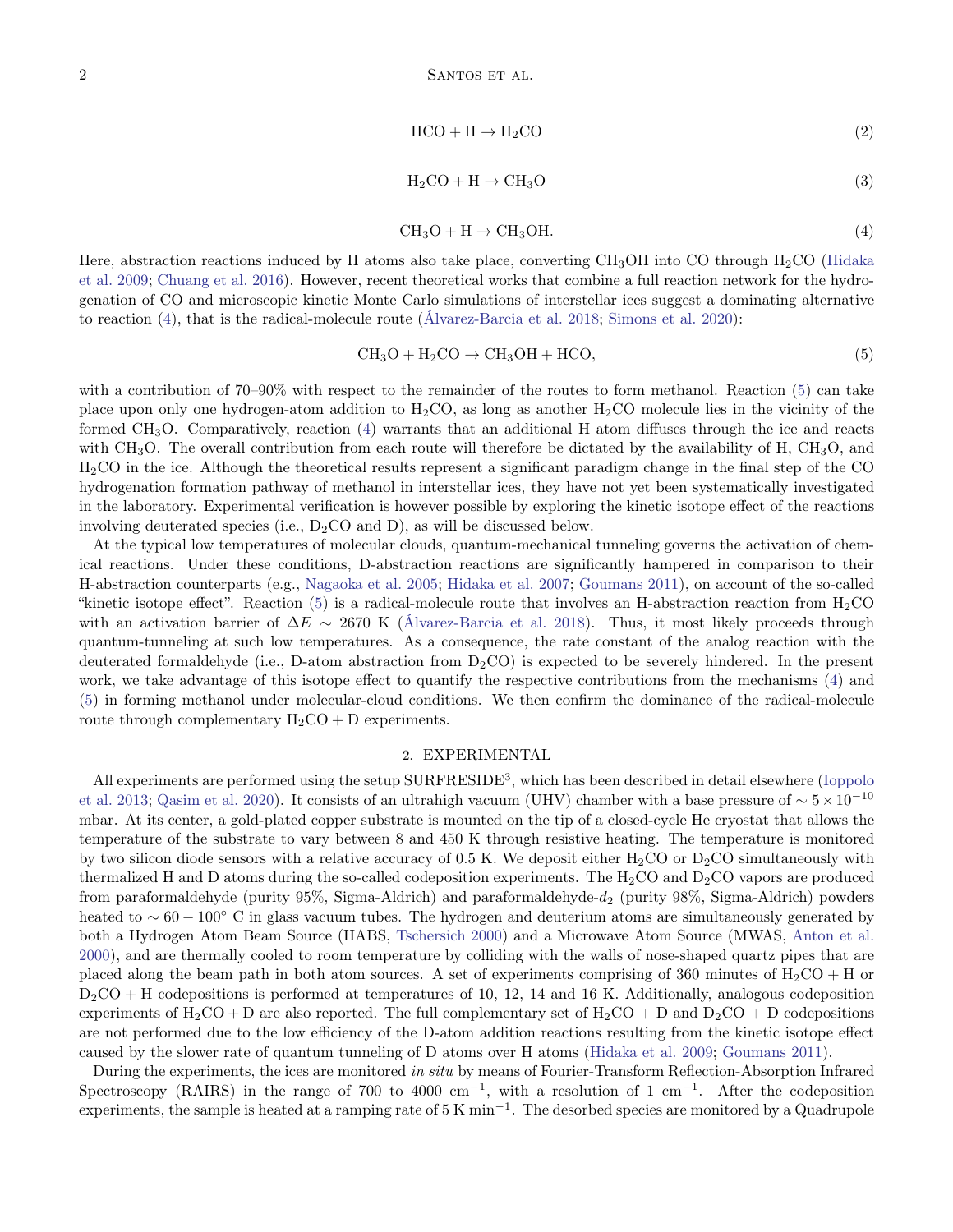Mass Spectrometer during Temperature-Programmed Desorption experiments (TPD-QMS). To derive the column densities of the species in the ice, we employ the modified Beer-Lambert law to convert absorbance area to absolute abundance. We use band-strength values of  $A(H_2CO)_{\nu=1727} \sim 3.6 \times 10^{-17}$  cm molecule<sup>-1</sup> and  $A(CH_3OH)_{\nu=1030} \sim$  $3.1 \times 10^{-17}$  cm molecule<sup>-1</sup>, which were calibrated in the same setup by laser-interference measurements [\(Chuang et al.](#page-10-20) [2018\)](#page-10-20). For CHD<sub>2</sub>OH ( $\nu$ =1037 cm<sup>-1</sup>), the band strength is estimated by multiplying A(CH<sub>3</sub>OH) by a calibration factor of 0.43 [\(Nagaoka et al.](#page-10-21) [2007\)](#page-10-21). Finally, the band strength of  $D_2CO$  is obtained by comparing the IR absorbance areas of the same amount of pure H<sub>2</sub>CO and D<sub>2</sub>CO ices. We experimentally derive  $A(D_2CO)_{\nu=1679} \sim 2.8 \times 10^{-17}$  cm molecule<sup>−</sup><sup>1</sup> . More details on this procedure are given in Appendix [A.](#page-8-2) For a specific flux configuration, the relative uncertainties of the molecule and H-atom fluxes are, respectively, <9% and <4%. The error-bar estimation due to the instrumental uncertainties of the RAIRS and TPD-QMS measurements is derived from the integrated noise signals of blank experiments in the same band width. Table [1](#page-9-4) in Appendix [B](#page-8-3) lists the experiments performed in this study and the relative abundance of  $CHD_2OH/CH_3OH$  derived from the RAIRS and QMS-TPD analyses.

#### 3. RESULTS AND DISCUSSION

In Figure [1,](#page-2-0) we present a schematic view of the reaction routes probed in our experiments. To focus on reactions [\(4\)](#page-1-0) and [\(5\)](#page-1-1), we skip steps [\(1\)](#page-0-0) and [\(2\)](#page-1-2) and start by directly depositing formaldehyde. This way, comparable starting points between the two scenarios are obtained.

$$
H2CO \xrightarrow{(3)} CH3O \xrightarrow{+H} CH3OH
$$
 (4)  
\n
$$
H2CO \xrightarrow{+H2CO} CH3OH
$$
 (4)  
\n
$$
CH3OH + HCO
$$
 (5)

$$
D_2CO \xrightarrow{\text{+H}} CHD_2O \xrightarrow{\text{+H}} CHD_2OH \qquad (4')
$$
\n
$$
\downarrow{\text{+}} D_2CO
$$
\n
$$
\downarrow{\text{+}} D_2CO
$$
\n
$$
\downarrow{\text{+}} D_2CO
$$
\n
$$
\downarrow{\text{+}} D_2CO
$$
\n
$$
\downarrow{\text{+}} D_2CO
$$
\n
$$
\downarrow{\text{+}} D_2CO
$$
\n
$$
\downarrow{\text{+}} D_2CO
$$
\n
$$
\downarrow{\text{+}} D_2CO
$$
\n
$$
\downarrow{\text{+}} D_2CO
$$
\n
$$
\downarrow{\text{+}} D_2CO
$$
\n
$$
\downarrow{\text{+}} D_2CO
$$
\n
$$
\downarrow{\text{+}} D_2CO
$$
\n
$$
\downarrow{\text{+}} D_2CO
$$

<span id="page-2-0"></span>**Figure 1.** CH<sub>3</sub>OH formation scheme involving H<sub>2</sub>CO and D<sub>2</sub>CO. The gray dashed line indicates the smaller efficiency of the deuterated radical-molecule reaction with relation to route (5).

By using different isotope-labeled reactants (H<sub>2</sub>CO and D<sub>2</sub>CO), the importance of reactions [\(4\)](#page-1-0) and (4) can be directly assessed. The yields of methanol from  $H_2CO$  through reaction [\(4\)](#page-1-0) and from  $D_2CO$  through (4')—see Figure [1—](#page-2-0)should be identical, since both radical-radical routes are barrierless. Conversely, the formation of the isotope-labeled  $CHD<sub>2</sub>OD$  through reaction (5') is expected to be strongly affected by the isotope effect and to become negligible. whereas [\(5\)](#page-1-1) still takes place. Moreover, the hydrogen-addition steps  $H_2CO + H$  and  $D_2CO + H$  have similar activation barriers of 2318 and 2253 K, respectively, and similar rate constants [\(Hidaka et al.](#page-10-12) [2009;](#page-10-12) [Goumans](#page-10-16) [2011\)](#page-10-16). Thus, they yield comparable amounts of  $CH_3O$  and  $CHD_2O$ . The contributions of the two competing routes are hence obtained by comparing the relative abundances between the total CH<sub>3</sub>OH yield of the H<sub>2</sub>CO ice (reactions [\(4\)](#page-1-0) and [\(5\)](#page-1-1)) and that of  $CHD<sub>2</sub>OH$  in the D<sub>2</sub>CO ice (reaction  $(4')$ ).

The final infrared spectra of both  $H_2CO + H$  and  $D_2CO + H$  codepositions after 360 minutes at 12 K are shown in Figure [2.](#page-3-0) IR features of H<sub>2</sub>CO are observed at 1167 (CH<sub>2</sub> wag.,  $\nu = 6$ ), 1249 (CH<sub>2</sub> rock.,  $\nu = 5$ ), 1500 (CH<sub>2</sub> scis.,  $\nu = 3$ ) and 1727 cm<sup>-1</sup> (CO str.,  $\nu = 2$ ). In the analog deuterated experiments, D<sub>2</sub>CO peaks are detected at 988 (CD<sub>2</sub>) wag.), 1101 (CD<sub>2</sub> scis.) and 1679 cm<sup>-1</sup> (CO str.). In both cases the hydrogenated products CH<sub>3</sub>OH and CHD<sub>2</sub>OH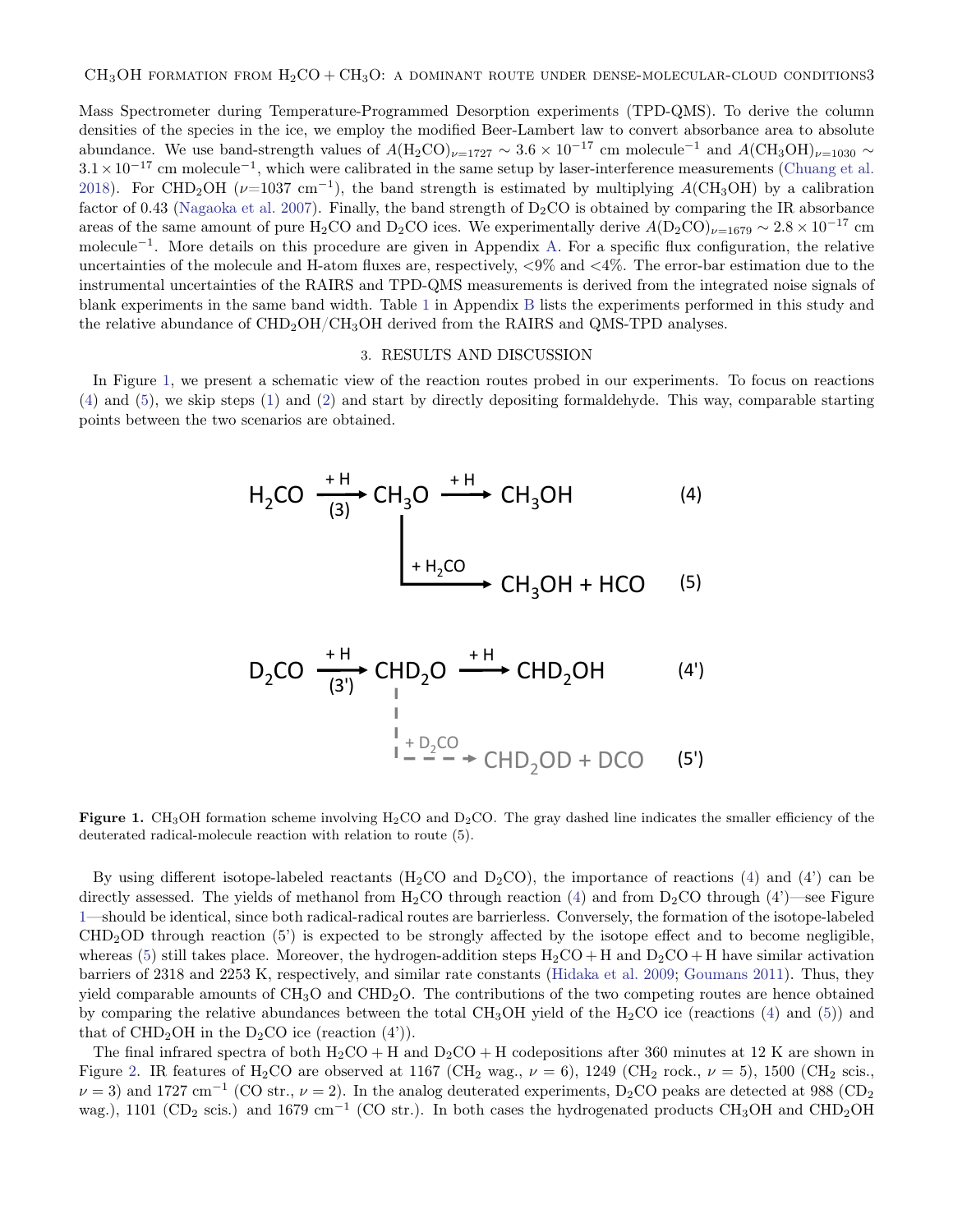are detected by their CO stretching ( $\nu = 8$ ) features at 1030 and 1037 cm<sup>-1</sup>, respectively [\(Shimanouchi](#page-10-22) [1972;](#page-10-22) [Hidaka](#page-10-12) [et al.](#page-10-12) [2009\)](#page-10-12), which indicates that the H-addition routes in Figure [1](#page-2-0) proceed at a considerable rate.



<span id="page-3-0"></span>**Figure 2.** Final IR spectra of the H<sub>2</sub>CO + H (red) and  $D_2CO + H$  (black) codeposition experiments performed at 12 K. The spectra were obtained after 360 minutes of deposition and are artificially offset for clarity. Peak assignments are indicated with solid red (for H<sub>2</sub>CO+H) and black (for D<sub>2</sub>CO+H) lines, while the dashed gray line shows the absence of the CHD<sub>2</sub>OD  $\nu \approx 2420$  $cm^{-1}$  peak.

Even in the experimental configuration with the highest product yield, no CHD<sub>2</sub>OD peaks (OD str. at  $\nu_1 \sim 2420$ cm<sup>-1</sup>, [Nagaoka et al.](#page-10-21) [2007\)](#page-10-21) could be observed in the D<sub>2</sub>CO+H spectrum. The detection of CHD<sub>2</sub>OH and non-detection of CHD2OD are in line with the expected low efficiency of the radical-molecule route for deuterated species and are consistent with the results by [Hidaka et al.](#page-10-12) [\(2009\)](#page-10-12) on the exposure of H atoms to  $D_2CO$  ice. That, in addition to the fact that the CHD<sub>2</sub>OH peak is much smaller than the CH<sub>3</sub>OH counterpart in the H<sub>2</sub>CO + H experiment at equivalent conditions, strongly suggests that reaction [\(4\)](#page-1-0) is not the dominant route to form methanol under the investigated experimental conditions. Instead, reaction [\(5\)](#page-1-1) must play a more prominent role in the formation of methanol. This observation remains valid after converting the integrated peak areas from the RAIR spectra to the species' abundances, as shown in Table [1.](#page-9-4) From the RAIRS analyses, we do not detect any bands related to the radicals HCO or  $CH_2OH$  nor their deuterated isotopes—reinforcing the findings from previous studies that their high reactivity results in low abundances [\(Watanabe & Kouchi](#page-10-2) [2002;](#page-10-2) [Fuchs et al.](#page-10-3) [2009\)](#page-10-3). The radical CH<sub>3</sub>O is also not observed in the H<sub>2</sub>CO + H experiments. It should be noted, though, that the most intense IR features of its isotopologue CHD2O overlap with those of the other reactants and products in the spectra (see, e.g., [Haupa et al.](#page-10-23) [2017\)](#page-10-23), and therefore we cannot rule out its presence in the D<sub>2</sub>CO + H experiments. Moreover, we observe a clear CO peak ( $\nu = 2138$  cm<sup>-1</sup>) in the H<sub>2</sub>CO + H experiment, as well as HDCO ( $\nu = 1694$  cm<sup>-1</sup>) and H<sub>2</sub>CO ( $\nu = 1727$  cm<sup>-1</sup>) peaks in the D<sub>2</sub>CO + H counterpart, in agreement with the results by, e.g., [Hidaka et al.](#page-10-12) [\(2009\)](#page-10-12) and [Chuang et al.](#page-9-3) [\(2016\)](#page-9-3) that H-atom induced abstraction reactions take place for the studied conditions (see, e.g., Figure 5 in [Hidaka et al.](#page-10-12) [2009\)](#page-10-12).

The TPD-QMS results of the experiments at 12 K are presented in Figure [3](#page-4-0) as a typical example of the obtained spectra. Since trying to account for the mass-fragmentation patterns induced by electron impact may complicate the interpretation of the data, only the ion signals of the products' molecular masses are selected to quantify their formation yield. For example, the CH<sub>3</sub>OH formation is quantified by the mass signal  $m/z = 32$ , while the deuterated species CHD<sub>2</sub>OH and CHD<sub>2</sub>OD are depicted by  $m/z = 34$  and 35, respectively. All methanol  $(-d_0-d_3)$  mass signals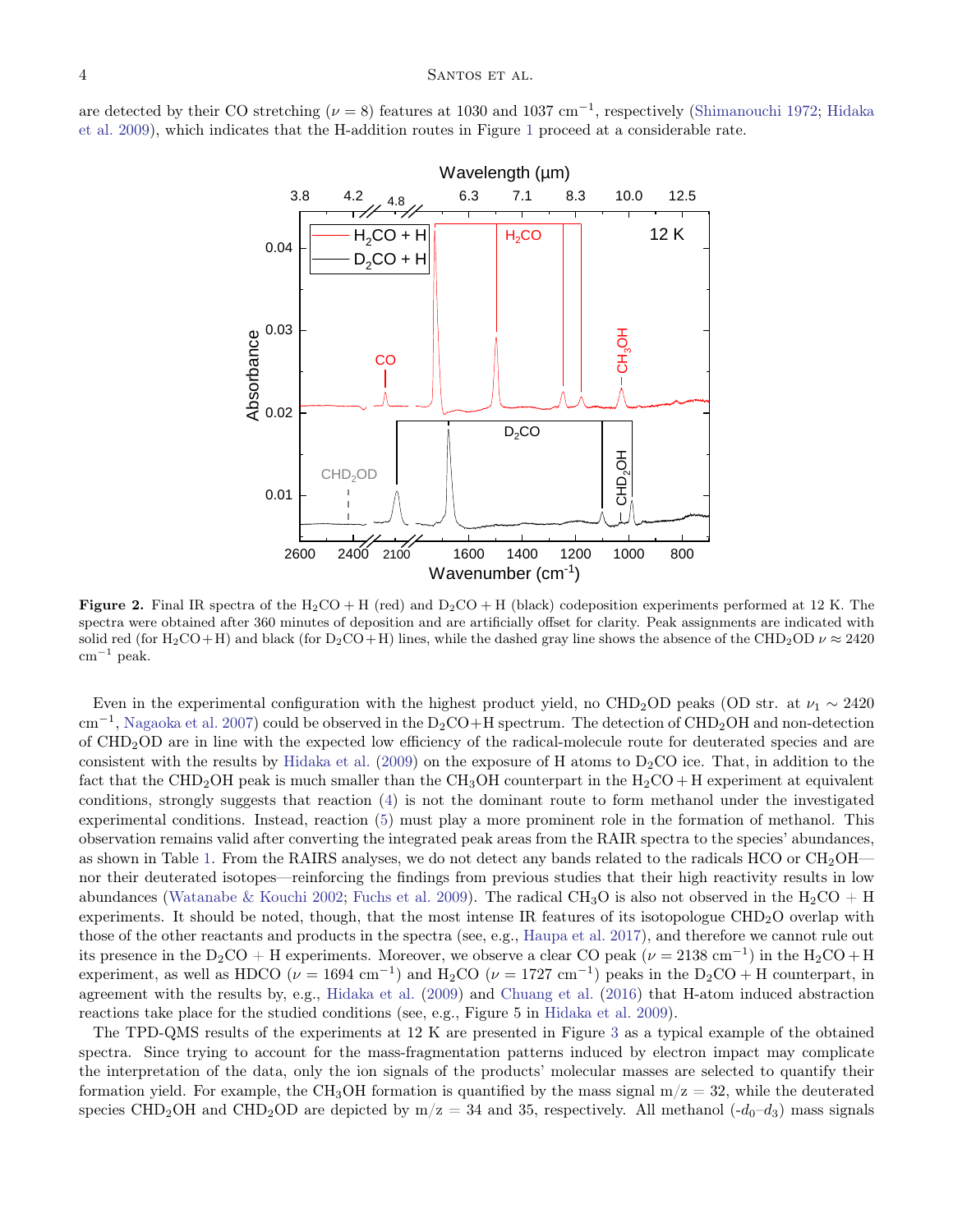peak at ∼140 K. The small m/z = 32 signal that peaks at 160 K could be due to either CH3OH trapped in background water or fragments originating from complex organic molecules [\(Fedoseev et al.](#page-10-24) [2015;](#page-10-24) [Chuang et al.](#page-9-3) [2016;](#page-9-3) [He et al.](#page-10-25) [in](#page-10-25) [press\)](#page-10-25). The flux of background water deposited throughout the experiment is estimated to be  $5.2\times10^{10}$  molecules cm<sup>-2</sup> s<sup>-1</sup>, being a minor component of the ice that does not affect the final results. The TPD spectra show that a much smaller yield of  $CHD<sub>2</sub>OH$  is observed in comparison to  $CH<sub>3</sub>OH$ , and no  $CHD<sub>2</sub>OD$  is detected above the instrumental detection limit, thereby confirming the RAIRS analysis.



<span id="page-4-0"></span>**Figure 3.** Spectra of the TPD-QMS experiments obtained after codeposition of  $H_2CO + H$  (upper) and  $D_2CO + H$  (lower) at 12 K for 360 min. The  $m/z$  signals of 32 (red), 34 (blue) and 35 (green) correspond to, respectively, CH<sub>3</sub>OH, CHD<sub>2</sub>OH and CHD<sub>2</sub>OD. No signal is detected for m/z = 35 at the desorption temperature of methanol ( $\sim$ 140 K).

Figure [4](#page-5-0) presents the relative yields of CH<sub>3</sub>OH and CHD<sub>2</sub>OH derived from the RAIRS and QMS-TPD analyses at 10, 12, 14 and 16 K. The methanol yield of the hydrogenation reactions varies with the surface temperature, showing the effective result of the competition between the increase in the diffusion of H atoms and the decrease in their residence time on the ice as a function of temperature from 10 to 16 K. The highest abundances of methanol in both experiments  $H_2CO+H$  and  $D_2CO+H$  are found at 12 K, and drop with increasing temperatures. A set of experiments performed at 20 K results in CHD2OH yields that are not measurable, and thus is not reported here. Therefore, the abundances are normalized to that of CH3OH at 12 K. Similar observations have been reported in a previous study on the hydrogenation of  $H_2CO$  at temperatures up to 25 K [\(Chuang et al.](#page-9-3) [2016\)](#page-9-3).

For the entire set of experiments, the RAIRS data show a considerably lower abundance of  $CHD<sub>2</sub>OH$  from the  $D_2CO+H$  experiments compared to that of  $CH_3OH$  from  $H_2CO+H$ . In fact, the abundance ratios of  $CHD_2OH/CH_3OH$ between analogous experiments yield a constant value of ∼ 0.16 for the temperature range between 10 and 16 K (see Table [1\)](#page-9-4). This is confirmed by the QMS-TPD data, which agree well within their uncertainties with the results from the RAIRS analysis (CHD<sub>2</sub>OH/CH<sub>3</sub>OH  $\sim$  0.17). The contributions of the reactions probed here are therefore independent of these temperatures (10–16 K), which are of relevance to molecular clouds. This observation is in accordance with the predictions of the models by [Simons et al.](#page-10-13) [\(2020\)](#page-10-13). The similarity between both the RAIRS and TPD ratios also excludes the possibility of the former being influenced by the heating of the substrate.

Under the assumption that reactions [\(3\)](#page-1-3) and (3) result in similar amounts of  $CH_3O$  and  $CHD_2O$  respectively, and since both reactions [\(4\)](#page-1-0) and (4') are barrierless, the methanol yields from the abstraction route should be similar in both  $H_2CO + H$  and  $D_2CO + H$  experiments;

$$
(4) \sim (4'),\tag{6}
$$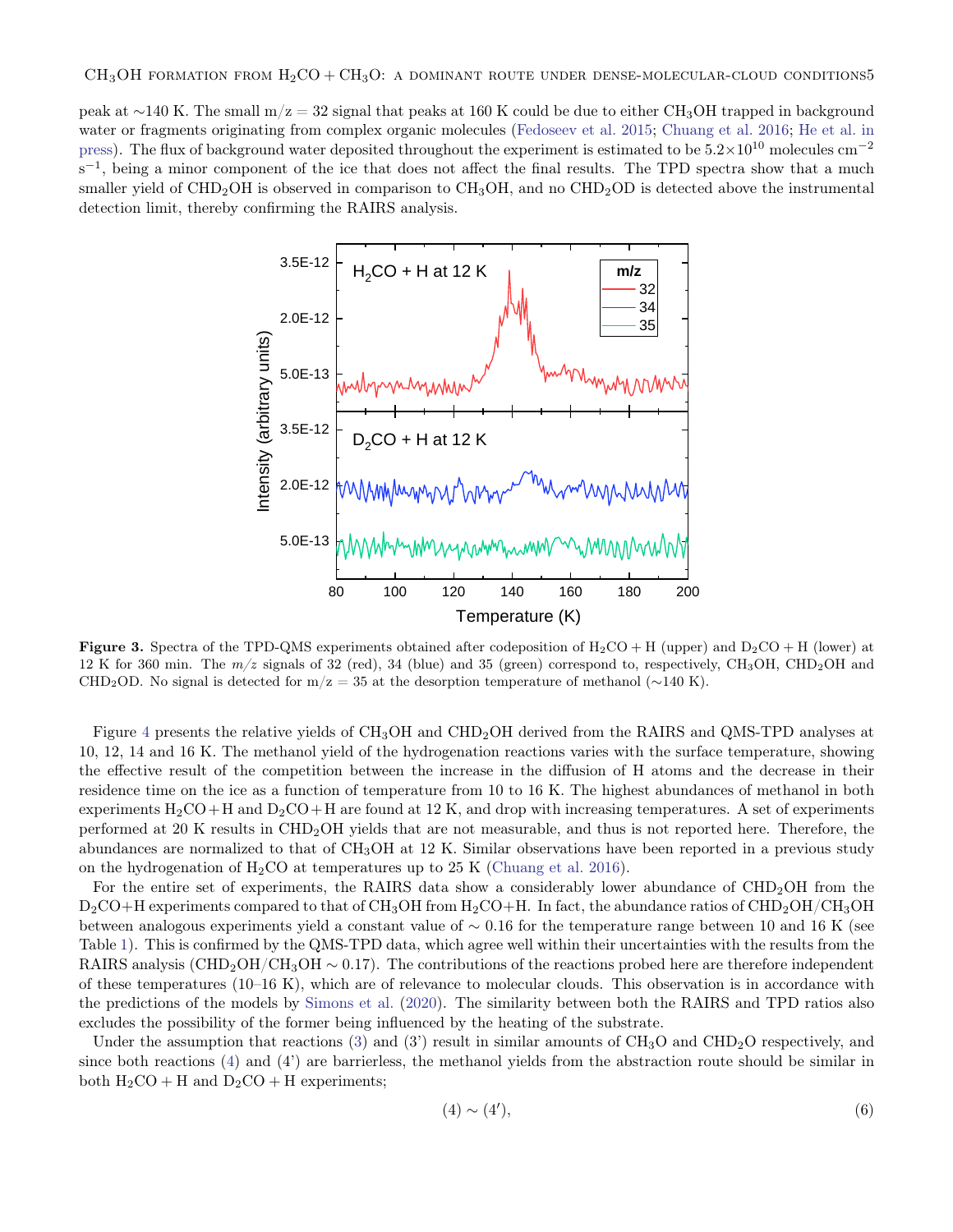

<span id="page-5-0"></span>Figure 4. Upper panel: Yields of CH<sub>3</sub>OH and CHD<sub>2</sub>OH relative to the column density of CH<sub>3</sub>OH after 360 minutes of H2CO + H codeposition at 10, 12, 14, and 16 K, as derived from the RAIRS data. Lower panel: Same as the upper panel, but for the TPD-QMS data. The reported values are normalized to the most abundant yield at 12 K.

where the parentheses denote the methanol yield of the reactions. The discrepancy between the yields of CH<sub>3</sub>OH and  $CHD<sub>2</sub>OH$  under our experimental conditions can therefore be used to estimate the contribution  $C<sub>4</sub>$  of reaction [\(4\)](#page-1-0) with respect to the total yield of methanol:

$$
C4 = \frac{(4)}{(4) + (5)} \sim \frac{(4')}{(4) + (5)}
$$
  

$$
\sim \frac{\text{(CHD2OH)}}{\text{(CH3OH)}} \sim [0.16 - 0.17].
$$
 (7)

The estimation described here assumes that the formation of CHD<sub>2</sub>OH and CH<sub>3</sub>OH takes place predominantly through the reactions presented in Figure [1.](#page-2-0) Other routes to form methanol, such as  $CH<sub>2</sub>OH+H$ , have very minor contributions and are hence disregarded based on the inefficient formation of  $CH_2OH$  from  $H_2CO$  hydrogenation [\(Song & Kästner](#page-10-26) [2017](#page-10-26) and, e.g., Table 6 in [Simons et al.](#page-10-13) [2020\)](#page-10-13). Accordingly, the contribution C5 of reaction [\(5\)](#page-1-1) corresponds to:

$$
C5 = 1 - C4 \sim [0.83 - 0.84]. \tag{8}
$$

The experimentally derived value of C5 agrees well with the contribution of ∼90% reported by [Simons et al.](#page-10-13) [\(2020\)](#page-10-13) from kinetic Monte Carlo simulations of the hydrogenation of  $H_2CO$  ices.

The H/H2CO flux ratios employed here were chosen based on the conditions of the models by [Simons et al.](#page-10-13) [\(2020\)](#page-10-13)  $(H:H_2CO = 20:1)$ . A higher H flux could potentially favor the atom-addition route and thus lead to a lower product ratio. To verify whether the contributions C4 and C5 depend on the hydrogen-to-molecule ratio, a set of experiments using  $H/H_2CO(D_2CO)=30$  was performed at 10 K (see Table [1\)](#page-9-4). The resulting  $CHD_2OH/CH_3OH$  ratios derived from the RAIRS and TPD-QMS data are  $0.18\pm0.03$  for  $C4$  and  $0.82\pm0.03$  for  $C5$ . These values are negligibly different considering the detection error. Thus, a higher hydrogen flux affects only slightly the contributions derived above, and reaction  $(5)$  still governs the formation of CH<sub>3</sub>OH. This implies that both flux ratios employed here represent an overabundance of H atoms, and therefore the product yield is limited by either  $H_2CO$  or  $D_2CO$ .

In our experiments, the dominance of the radical-molecule route is likely due to the higher availability of  $H_2CO$  in the environment, as opposed to H atoms, to react with  $CH_3O$ . Both  $CH_3O$  and H are very reactive species; when a  $CH<sub>3</sub>O$  radical is formed in the vicinity of a  $H<sub>2</sub>CO$  molecule, it readily reacts with  $H<sub>2</sub>CO$  to form  $CH<sub>3</sub>OH + HCO$ . On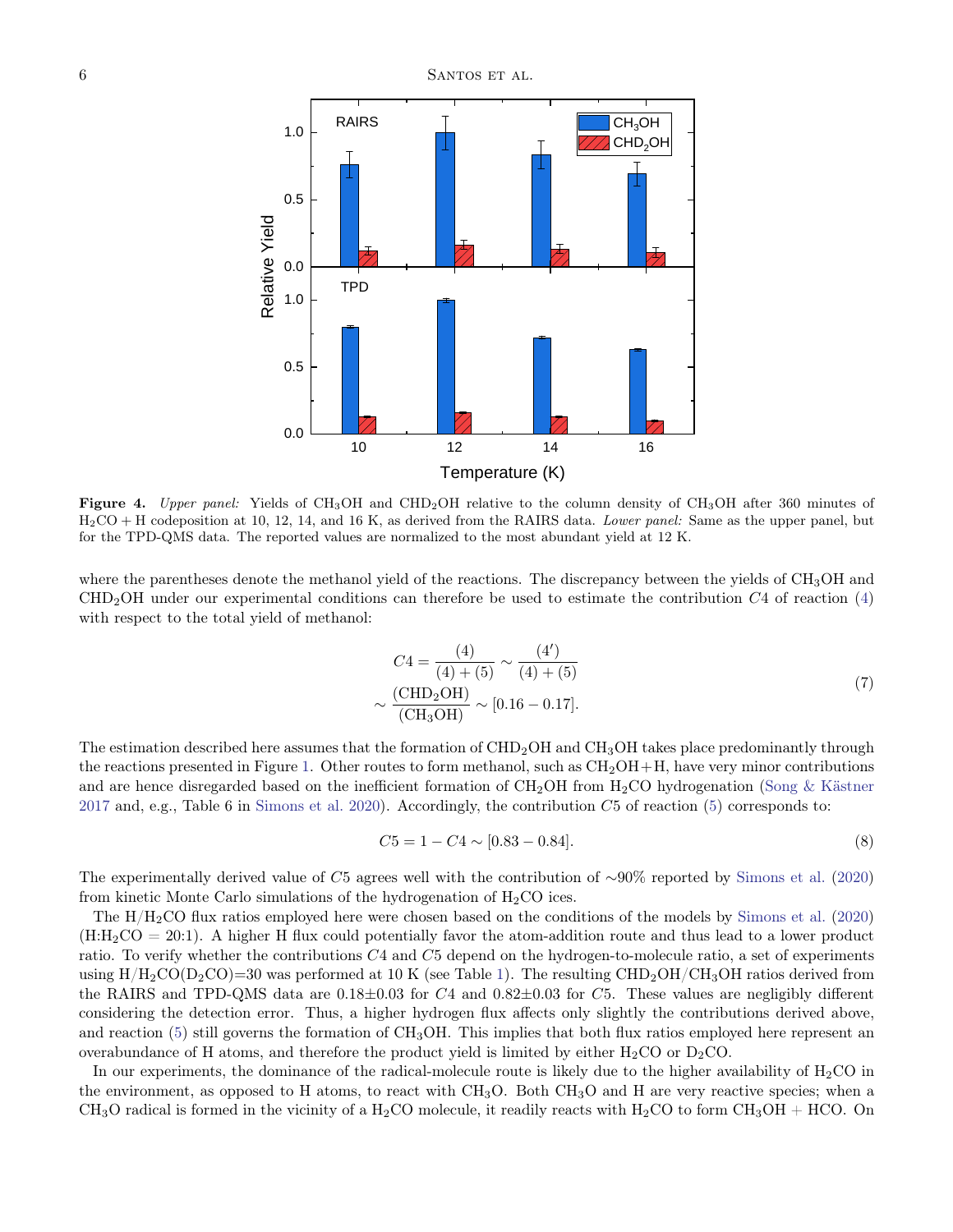the other hand, the accreted H atoms on the surfaces are required to diffuse in order to react with the  $CH_3O$  radicals. Therefore, they will mostly react with the broadly available  $H_2CO$ , and less likely with  $CH_3O$ , which is a minor ice component. Moreover, the diffusion of hydrogen atoms also competes with its reaction with  $CH<sub>3</sub>O$ , whereas both  $CH<sub>3</sub>O$  and  $H<sub>2</sub>CO$  do not diffuse and therefore have more time available to react. As a result, the higher likelihood of the two reactants in reaction [\(5\)](#page-1-1) to meet overpowers reaction [\(4\)](#page-1-0), despite the latter being barrierless.

Although the ice composition explored here is not fully representative of interstellar ices, the foregoing reaction routes are nonetheless relevant to their chemistry. In more realistic ices, there is a lower availability of formaldehyde, and the formed CH3O radicals can also react with other species. Nevertheless, the aforementioned reasoning still applies, since the H atoms will mostly react with CO and HCO, additionally to  $H_2CO$ . Indeed, route [\(5\)](#page-1-1) was observed to dominate the formation of methanol even in simulations starting from the hydrogenation of CO ice [\(Simons et al.](#page-10-13) [2020\)](#page-10-13). Moreover, the radical-molecule route forms HCO as a byproduct, which will then be hydrogenated again to H2CO, replenishing and thus favoring the chemical network. Additional formaldehyde formed in the gas phase in the ISM can also subsequently accrete onto ice grains and take part in the radical-molecule route.

It is noteworthy that the hydrogenation of pure  $D_2CO$  ice is not perfectly equivalent to that of pure  $H_2CO$  ice. The rate constant of reaction (3') is in fact slightly higher than that of reaction [\(3\)](#page-1-3) [\(Hidaka et al.](#page-10-12) [2009;](#page-10-12) [Goumans](#page-10-16) [2011\)](#page-10-16). Moreover, reaction (5') is inhibited by the isotope effect. Thus, there should be an increase in the availability of  $CHD<sub>2</sub>O$  in the ice during the deuterated experiments, which in turn favors the formation of  $CHD<sub>2</sub>OH$  through route (4'). The surplus of CHD<sub>2</sub>O is either consumed through H-induced abstraction reactions or preserved in the ice. Furthermore, the isotope effect also hampers the D abstraction reaction  $D_2CO + H \rightarrow DCO + HD$ , which is why the formation of CO is much less efficient in these scenarios (see Figure [2\)](#page-3-0). This results in a higher availability of H atoms in the surface of the ice in the deuterated experiments, compared to the non-deuterated counterparts where the abstraction reaction  $H_2CO + H \rightarrow HCO + H_2$  is faster. As a consequence, the formation of  $CHD_2OH$  is also favored by the surplus of hydrogen atoms. Therefore, the contribution from reaction (4') to forming methanol under the present experimental conditions should be regarded as an upper limit to that of reaction [\(4\)](#page-1-0), which puts a lower limit to reaction [\(5\)](#page-1-1) as being at least roughly four times more efficient than reaction [\(4\)](#page-1-0).

Aiming to directly confirm the occurrence of the radical-molecule route forming methanol, an experiment of  $H_2CO+D$ and a control experiment of D-atom beam exposure to the bare substrate are performed at 10 K for six hours. The codeposition experiment is followed by a TPD with a ramping rate of  $5 \text{ K/min}$ . These experiments are designed to probe the following competing reactions:

<span id="page-6-1"></span>
$$
H_2CO \xrightarrow{+D} CH_2DO \xrightarrow{+D} CH_2DOD,
$$
\n(9)

$$
H_2CO \xrightarrow{+D} CH_2DO \xrightarrow{+H_2CO} CH_2DOH + HCO.
$$
\n
$$
(10)
$$

<span id="page-6-0"></span>The difference of the spectra acquired after the  $H_2CO + D$  experiment and the D deposition is shown in panel (a) of Figure [5.](#page-7-0) In agreement with [Hidaka et al.](#page-10-12) [\(2009\)](#page-10-12), we observe spectral features of HDCO and  $D_2CO$  as a result of D-substitution (abstraction + addition) reactions on H<sub>2</sub>CO. Moreover, a signal at  $\nu = 1034$  cm<sup>-1</sup> is in line with the CO stretching band of  $CH_2DOH$ , which would indicate that the radical-molecule route (i.e., reaction [\(10\)](#page-6-0)) proceeds. However, this feature is (at least partially) blended with the CH<sub>2</sub> rocking mode of HDCO ( $\nu = 1029$  cm<sup>-1</sup>), to an extent where deconvolution is not possible. Nonetheless, given the lower desorption temperature of HDCO (∼100 K) with respect to that of CH<sub>2</sub>DOH ( $\sim$ 140 K), it is possible to isolate the contribution from CH<sub>2</sub>DOH by analyzing the infrared spectra obtained during the TPD experiment. The spectra acquired at 10 K and in the temperature intervals of  $80 - 120$  K and  $120 - 160$  K are shown in panel (b) of Figure [5.](#page-7-0)

In the IR spectrum acquired in the temperature range of 80 – 120 K, the peak at  $\nu \sim 1029$  cm<sup>-1</sup> contains the contributions from both HDCO and CH<sub>2</sub>DOH. However, at the interval of  $120 - 160$  K, the peak slightly shifts to  $\nu \sim 1034 \text{ cm}^{-1}$ , and only accounts for the CH<sub>2</sub>DOH left on the substrate. Based on the obtained area of this peak and its reported band strength [\(Nagaoka et al.](#page-10-21) [2007\)](#page-10-21), we derive a CH<sub>2</sub>DOH column density of  $\sim (3.0 \pm 0.3) \times 10^{14}$  molecules cm<sup>-2</sup>. This yield is ~ 4 times smaller than that of CH<sub>3</sub>OH from the H<sub>2</sub>CO + H experiment at 10 K (H/H<sub>2</sub>CO = 10), which is consistent with a lower rate for the D-addition reaction to  $H_2CO$  over the H-addition counterpart.

During TPD, the mass signal m/z = 33 is detected at ∼150 K. However, whereas the spectroscopic signals are quite unambiguous, this does not apply to the mass spectrometric data. Since the mass signals of  $CH_2DOH$  (m/z = 33, 32, 31...) overlap with those of CH<sub>2</sub>DOD ( $m/z = 34, 33, 32, \ldots$ ), and since their fragmentation patterns are unknown, the interpretation of the mass spectrometry data is impeded.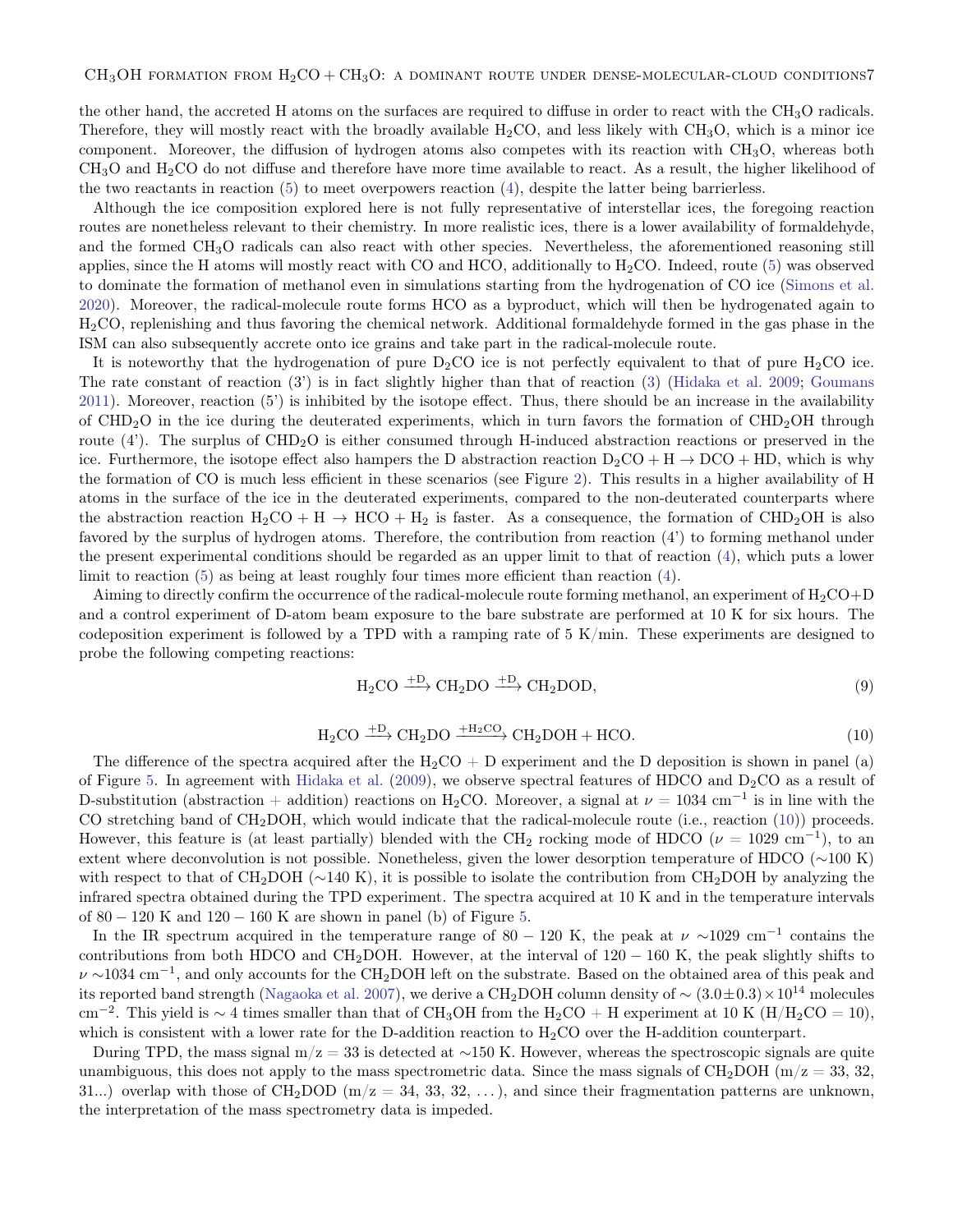

<span id="page-7-0"></span>**Figure 5.** (a) Difference spectrum of the final spectra acquired after 360 minutes of  $H_2CO + D$  codeposition minus that of the analogous D-atom beam deposition for the same time, both performed at 10 K. The dashed line indicates the absence of the CH<sub>2</sub>DOD feature at  $\nu \sim 2430 \text{ cm}^{-1}$ . (b) Infrared spectra obtained during the ramp-up after the H<sub>2</sub>CO + D 360-minutes codeposition. The gray, red and blue spectra were measured at  $10 K$ ,  $80 - 120 K$ , and  $120 - 160 K$ , respectively.

The product of the D-addition route, CH<sub>2</sub>DOD (reaction [\(9\)](#page-6-1)), was not observed in its OD stretching mode ( $\nu \sim 2430$ cm<sup>−</sup><sup>1</sup> ) within the detection limit of the instrument, as shown by the dashed line in panel (a) of Figure [5.](#page-7-0) Given that the band strength of this feature is expected to be around 1.5 times that of the CO stretching mode of  $CH_2DOH$ [\(Nagaoka et al.](#page-10-21) [2007\)](#page-10-21), the abundance of  $CH_2DOD$  must be appreciably smaller than that of  $CH_2DOH$ . This result provides additional compelling evidence that the radical-molecule route dominates the formation of methanol under the present conditions.

# 4. CONCLUSIONS

In the present work, we experimentally examine the contribution from the conventional route to the formation of methanol (reaction [\(4\)](#page-1-0)) with reaction [\(5\)](#page-1-1), and provide the respective impact of the two proposed last steps of relevance to the chemistry of molecular clouds. This was done by focusing on the specific reaction step in question, as more realistic experiments with CO ices would be much more difficult to interpret. Our main conclusions are the following:

- We derive a contribution of  $\gtrsim 83\%$  for the radical-molecule route [\(5\)](#page-1-1), which is independent of the H/H<sub>2</sub>CO ratios  $(i.e., 10 and 30)$  and the temperatures  $(i.e., 10-16 K)$  experimentally investigated in this work. This temperature range is typical of dense clouds, where H atoms are expected to be overabundant in comparison with  $H_2CO$ . Our experiments confirm the results in [Simons et al.](#page-10-13) [\(2020\)](#page-10-13), who performed simulations for conditions as used in the laboratory work presented here. Their model, in turn, extends to the interstellar medium, and concludes that this route dominates the formation of interstellar methanol. Our results corroborate with this finding. Comparatively, reaction [\(4\)](#page-1-0) should account for  $\lesssim$ 17% of the methanol formation under the present conditions.
- Additional codeposition experiments of  $H_2CO$  and D yield measurable amounts of  $CH_2DOH$ , whereas  $CH_2DOD$ is not detectable within the IR experimental limits. This further confirms the dominance of the radical-molecule route to form methanol under our experimental conditions.
- The conclusion drawn here does not affect the consensus that methanol is mainly formed through the hydrogenation of CO in the solid phase, albeit by means of a different mechanism than originally thought. Nonetheless, this finding represents an important change in the perspective of methanol formation in space, and could affect astrochemical models that involve this key species.
- The expected deuterium fractionation of methanol will likely be affected, with a possibly smaller abundance of deuterated species due to the kinetic isotope effect.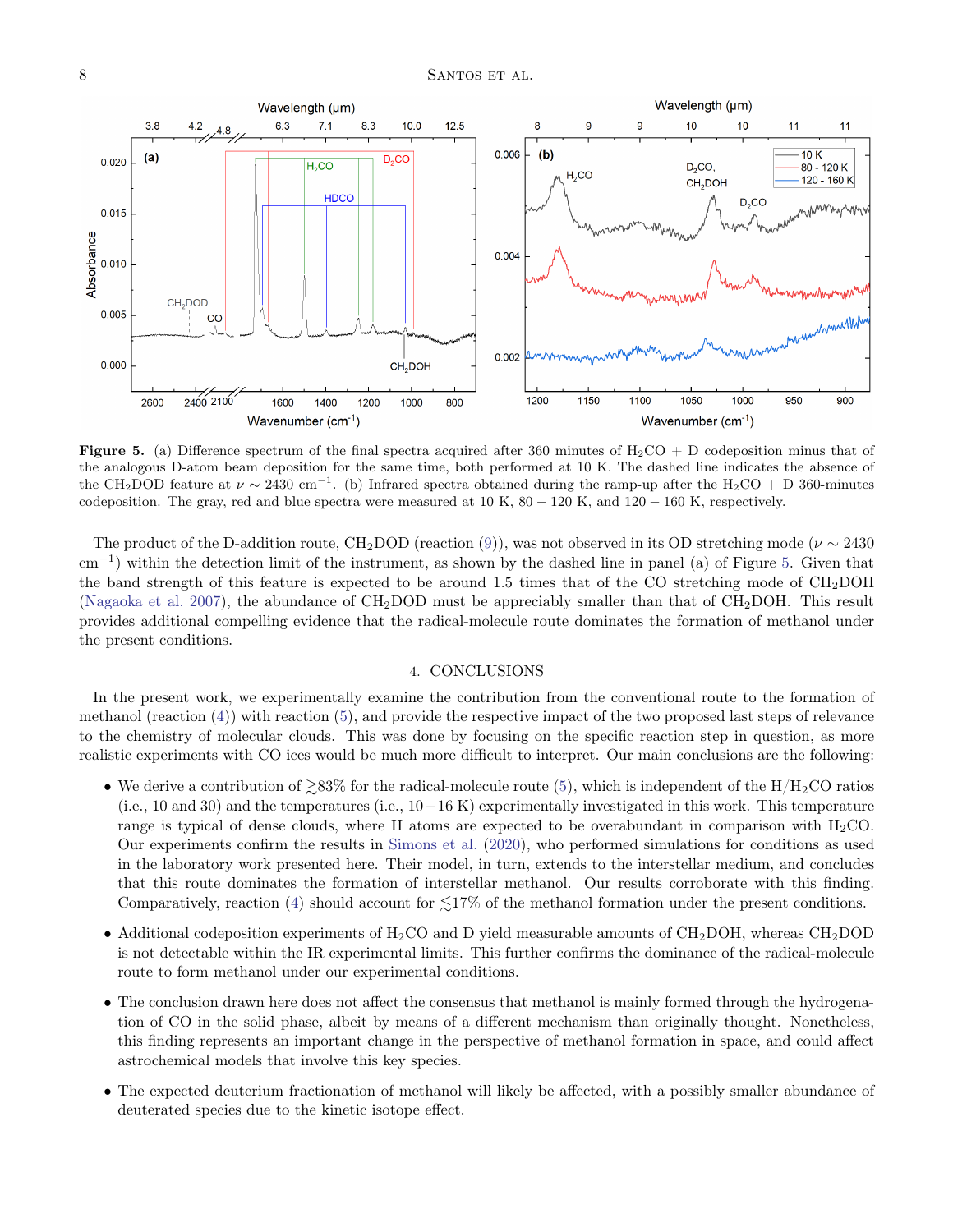$CH<sub>3</sub>OH$  formation from  $H<sub>2</sub>CO + CH<sub>3</sub>O$ : a dominant route under dense-molecular-cloud conditions9

- Furthermore, the HCO radical is an important astrochemical intermediate since it can react to further form  $H_2CO$ or recombine with other radicals (e.g.,  $CH_3O$  and  $CH_2OH$ ) to produce complex organic molecules (COMs). The alternative route probed here forms HCO radicals as a byproduct, which enriches an icy surface with this species and therefore affects the COM distribution in interstellar ices, likely enhancing the predicted formation rate of, e.g., glycolaldehyde and ethylene glycol in previous astrochemical models that did not consider reaction [\(5\)](#page-1-1) as a dominant channel. Models of the radical-radical reactions driven by the warming of the ice at later stages of star-formation will also be affected by the additional HCO that eventually remains preserved in the ice and that becomes mobile and reacts.
- The inclusion of deuterium atoms to microscopic kinetic Monte Carlo simulations would be a logical next step, as it could provide additional insight on the chemical network involving methanol. This, however, is beyond the scope of the present work.

1

## **ACKNOWLEDGMENTS**

The authors would like to thank Herma Cuppen for many guiding scientific discussions on the mechanism in question. 3

This work has been supported by the Danish National Research Foundation through the Center of Excellence "InterCat" 4

(Grant agreement no.: DNRF150). It has also been funded by the Dutch Astrochemistry Network II (DANII) and 5

NOVA (the Netherlands Research School for Astronomy). T.L. is grateful for support from NWO via a VENI fellowship (722.017.008). G.F. acknowledges financial support from the Russian Ministry of Science and Higher Education via 6

the State Assignment Contract FEUZ-2020-0038. S.I. acknowledges the Royal Society for financial support. 7 8

#### APPENDIX

## A. D<sub>2</sub>CO BAND STRENGTH ESTIMATION

<span id="page-8-2"></span>The column densities  $(N_X)$  of the species in the ice are calculated by means of the modified Beer-Lambert equation:

$$
N_X = \ln 10 \frac{\int Abs(\nu) d\nu}{A_X},\tag{A1}
$$

in which  $\int Abs(v)dv$  is the integrated absorbance of a given infrared band and  $A_X$  is its corresponding band strength. To estimate the band strength of  $D_2CO$ , the same deposition conditions (i.e., exposure time and dose) are applied to both pure  $H_2CO$  and  $D_2CO$ , ensuring identical abundances of both types of ices. This is achieved by using the same leak valve while keeping the same flow-rate setting. Previously, [Nagaoka et al.](#page-10-21) [\(2007\)](#page-10-21) used this method to determine the relative integrated band strengths of CH<sub>3</sub>OH and isotopes. We plot the integrated areas of the D<sub>2</sub>CO  $\nu_2 = 1679$  $\text{cm}^{-1}$  band versus those of H<sub>2</sub>CO  $\nu_2 = 1727 \text{ cm}^{-1}$  for different accumulated abundances performed at three different flux configurations, as shown in Figure [6.](#page-9-5)

After performing a linear fit to the points in the plot, we derive an average slope of  $a = 0.78 \pm 0.03$ . This slope corresponds to the conversion factor between  $A(H_2CO)$  and  $A(D_2CO)$ :

$$
A(D_2CO)_{\nu2} = a \times A(H_2CO)_{\nu2}
$$
 (A2)

<span id="page-8-3"></span>Given that  $A(H_2CO)$  for the  $\nu = 1727$  cm<sup>-1</sup> peak has been previously measured to be  $\sim 3.6 \times 10^{-17}$  cm molecule<sup>-1</sup> [\(Chuang et al.](#page-10-20) [2018\)](#page-10-20), we estimate the D<sub>2</sub>CO  $\nu = 1679$  cm<sup>-1</sup> band strength to be  $A(D_2CO) \sim 2.8 \times 10^{-17}$  cm molecule<sup>−</sup><sup>1</sup> .

### B. EXPERIMENT LIST

### REFERENCES

<span id="page-8-0"></span>Álvarez-Barcia, S., Russ, P., Kästner, J., & Lamberts, T. 2018, MNRAS, 479, 2007, doi: [10.1093/mnras/sty1478](http://doi.org/10.1093/mnras/sty1478)

<span id="page-8-1"></span>Anton, R., Wiegner, T., Naumann, W., et al. 2000, Rev. Sci. Instrum., 71, 1177, doi: [10.1063/1.1150420](http://doi.org/10.1063/1.1150420)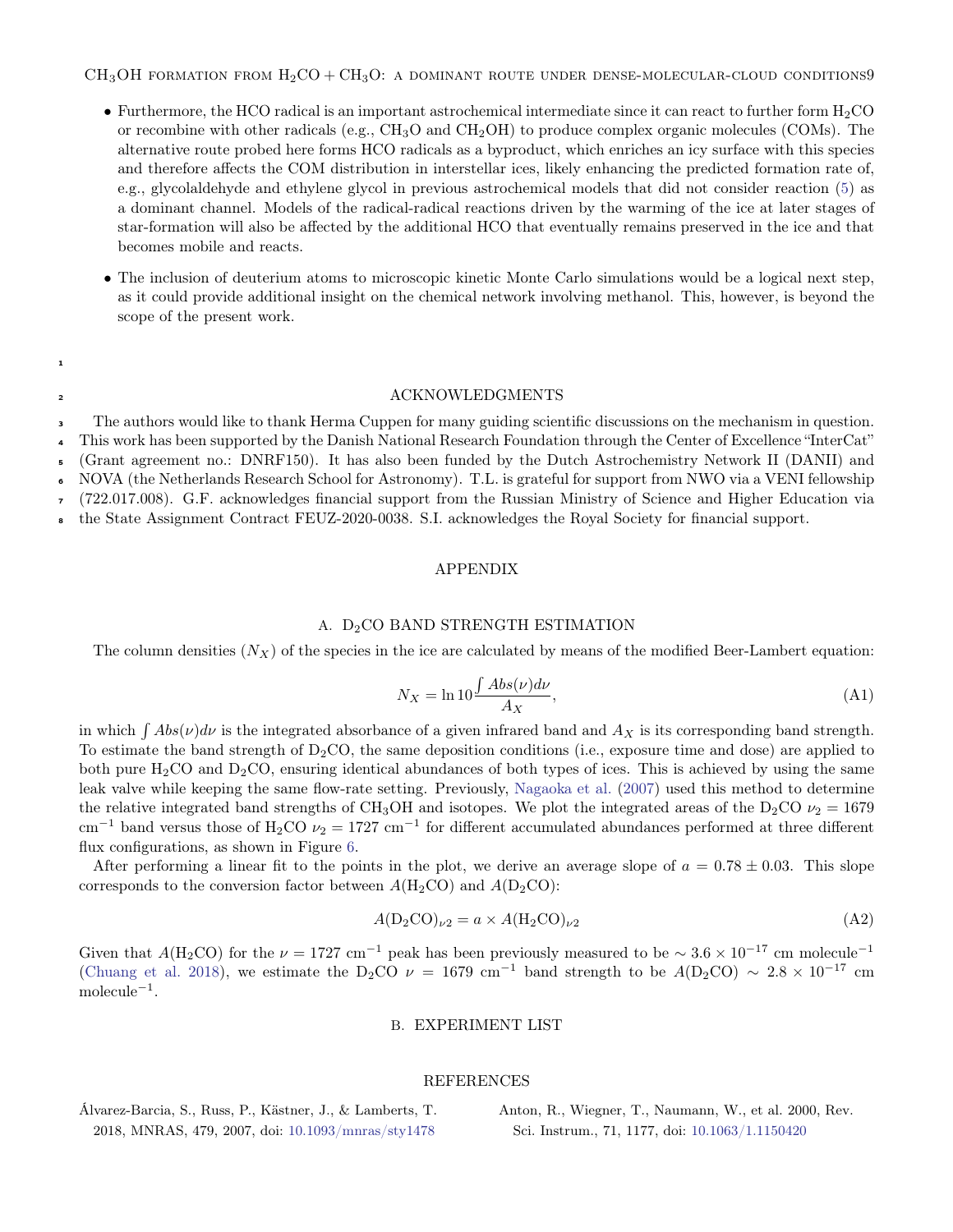

<span id="page-9-5"></span>**Figure 6.** Plot of the integrated area of the D<sub>2</sub>CO ( $\nu_2 = 1679$  cm<sup>-1</sup>) infrared absorption band versus that of H<sub>2</sub>CO ( $\nu_2 = 1727$ cm<sup>-1</sup>) for three different molecule fluxes, f:  $8 \times 10^{11}$ ,  $1.6 \times 10^{12}$ , and  $3.2 \times 10^{12}$  cm<sup>-2</sup> s<sup>-1</sup>.

<span id="page-9-4"></span>Table 1. Overview of the experiments performed in this work, as well as the resulting CHD<sub>2</sub>OH/CH<sub>3</sub>OH abundance ratios between each set of experiments derived from the RAIRS and TPD-QMS analyses. The former was calculated from the CO stretching bands ( $\nu=8$ ) of CHD<sub>2</sub>OH and CH<sub>3</sub>OH, and the latter from the m/z = 32 and m/z = 34 mass signals.

| Experiment  | $T_{\rm sample}$ | Molecule Flux            | $H(D)$ flux              | Time  | $\mathrm{CHD}_2\mathrm{OH}/\mathrm{CH}_3\mathrm{OH}$ | CHD <sub>2</sub> OH/CH <sub>3</sub> OH |
|-------------|------------------|--------------------------|--------------------------|-------|------------------------------------------------------|----------------------------------------|
|             | (K)              | $\rm (cm^{-2} \ s^{-1})$ | $\rm (cm^{-2} \ s^{-1})$ | (min) | $(RAIRS, \nu = 8/\nu = 8)$                           | (TPD)                                  |
| $D_2CO + H$ | 10               | $6\times10^{11}$         | $6 \times 10^{12}$       | 360   | $0.15 \pm 0.04$                                      | $0.16 \pm 0.01$                        |
| $H_2CO + H$ | 10               | $6 \times 10^{11}$       | $6 \times 10^{12}$       | 360   |                                                      |                                        |
|             |                  |                          |                          |       |                                                      |                                        |
| $D_2CO + H$ | 12               | $6\times10^{11}$         | $6 \times 10^{12}$       | 360   | $0.16 \pm 0.04$                                      | $0.16 \pm 0.01$                        |
| $H_2CO + H$ | 12               | $6 \times 10^{11}$       | $6 \times 10^{12}$       | 360   |                                                      |                                        |
|             |                  |                          |                          |       |                                                      |                                        |
| $D_2CO + H$ | 14               | $6\times10^{11}$         | $6 \times 10^{12}$       | 360   | $0.16 \pm 0.04$                                      | $0.18 \pm 0.01$                        |
| $H_2CO + H$ | 14               | $6 \times 10^{11}$       | $6 \times 10^{12}$       | 360   |                                                      |                                        |
|             |                  |                          |                          |       |                                                      |                                        |
| $D_2CO + H$ | 16               | $6 \times 10^{11}$       | $6 \times 10^{12}$       | 360   | $0.15 \pm 0.04$                                      | $0.16 \pm 0.01$                        |
| $H_2CO + H$ | 16               | $6 \times 10^{11}$       | $6 \times 10^{12}$       | 360   |                                                      |                                        |
|             |                  |                          |                          |       |                                                      |                                        |
| $D_2CO + H$ | 10               | $6 \times 10^{11}$       | $1.8 \times 10^{13}$     | 360   | $0.18 \pm 0.03$                                      | $0.18 \pm 0.01$                        |
| $H_2CO + H$ | 10               | $6\times10^{11}$         | $1.8 \times 10^{13}$     | 360   |                                                      |                                        |
|             |                  |                          |                          |       |                                                      |                                        |
| $H_2CO + D$ | 10               | $4 \times 10^{11}$       | $6 \times 10^{12}$       | 360   |                                                      |                                        |
|             |                  |                          |                          |       |                                                      |                                        |

<span id="page-9-2"></span>Bergner, J. B., Öberg, K. I., & Rajappan, M. 2017, ApJ, 845, 29, doi: [10.3847/1538-4357/aa7d09](http://doi.org/10.3847/1538-4357/aa7d09)

<span id="page-9-0"></span>Charnley, S. B., Tielens, A. G. G. M., & Millar, T. J. 1992, ApJL, 399, L71, doi: [10.1086/186609](http://doi.org/10.1086/186609)

<span id="page-9-1"></span>Bottinelli, S., Boogert, A. C. A., Bouwman, J., et al. 2010, ApJ, 718, 1100, doi: [10.1088/0004-637X/718/2/1100](http://doi.org/10.1088/0004-637X/718/2/1100)

<span id="page-9-3"></span>Chuang, K. J., Fedoseev, G., Ioppolo, S., van Dishoeck, E. F., & Linnartz, H. 2016, MNRAS, 455, 1702, doi: [10.1093/mnras/stv2288](http://doi.org/10.1093/mnras/stv2288)